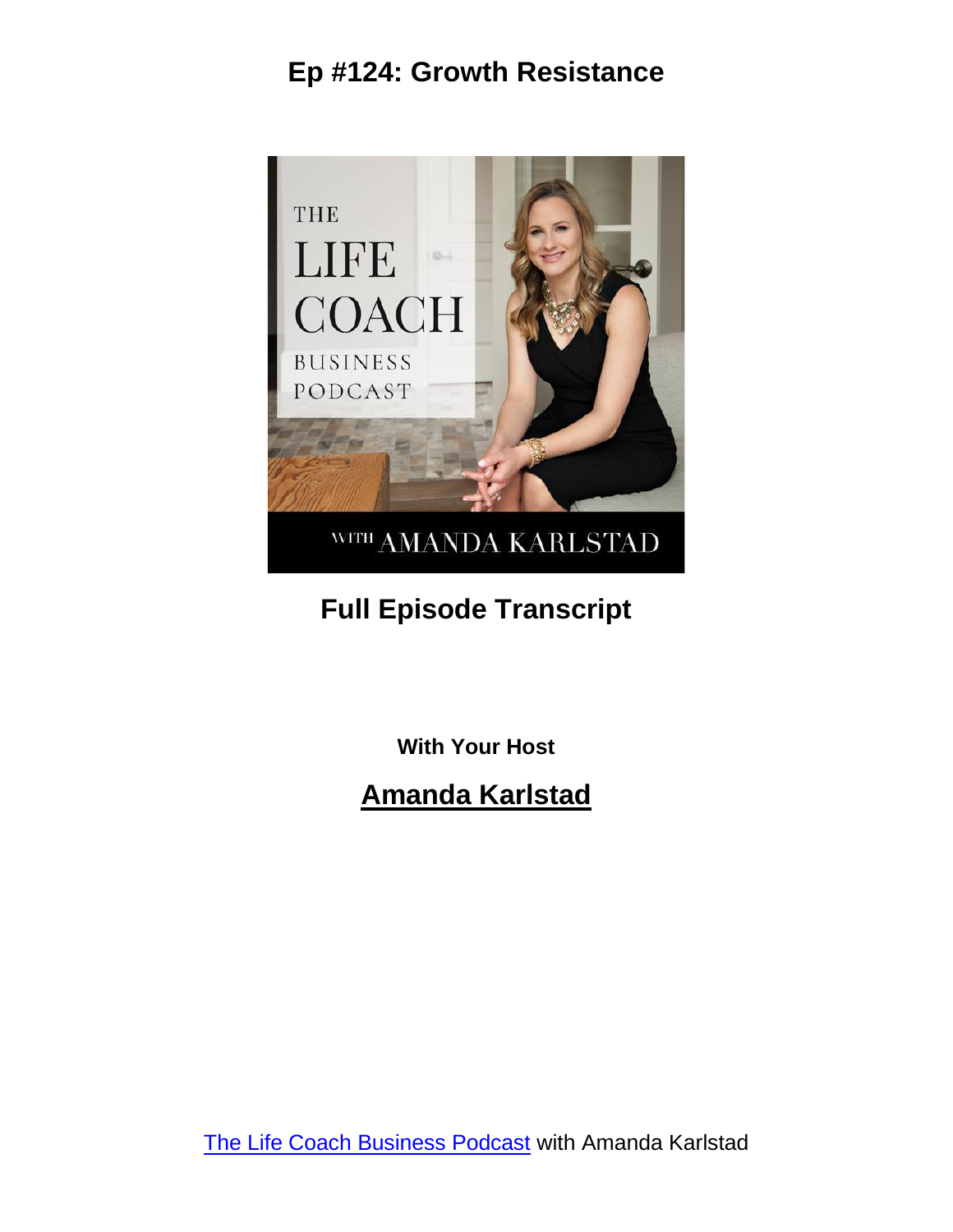You are listening to *The Life Coach Business Podcast* with Amanda Karlstad episode number 124.

Welcome to *The Life Coach Business Podcast*, a show for coaches who are ready to up-level their business and take their impact, leadership, and results to a whole new level. If you're ready to start taking powerful action and become the leader your business needs in order to grow and thrive, this show is for you. I'm your host, Amanda Karlstad, certified life and business coach, and entrepreneurial leadership expert. Now, let's get down to business.

Hello and welcome everyone, welcome to the show. I hope you're doing amazing. I hope your February has been amazing so far. February has been a great month, and I was thinking about it this week. February in a lot of ways is a really important month.

The reason I think it's important is because when you think about January and you think about the new year and you think about all of the energy surrounding the new year and the energy of New Year's goals and having just the energy of a clean slate, which is all great. The problem is that we know that for most people, that resolutions, that goals that are set in January so often. Those goals, those resolutions that are set, by the time that February hits so many of those have gone to the wayside. So I was thinking about it the other day, and I was thinking about this in terms of business and in terms of growing and scaling a coaching business.

I think the same is true when you're building a business, when you are in the process of taking your business to that next level. It's really easy to start out the New Year strong, to get some really incredible goals. To set those goals and to get those in place for the year and to be really energized, and to really take the energy of the New Year. Yet what tends to happen is as the months go on, it's really easy to also start to lose focus on those goals. It's really easy to start to lose focus and to lose some of that momentum and to lose some of that intensity that in many ways can be much easier to cultivate at the beginning of the year.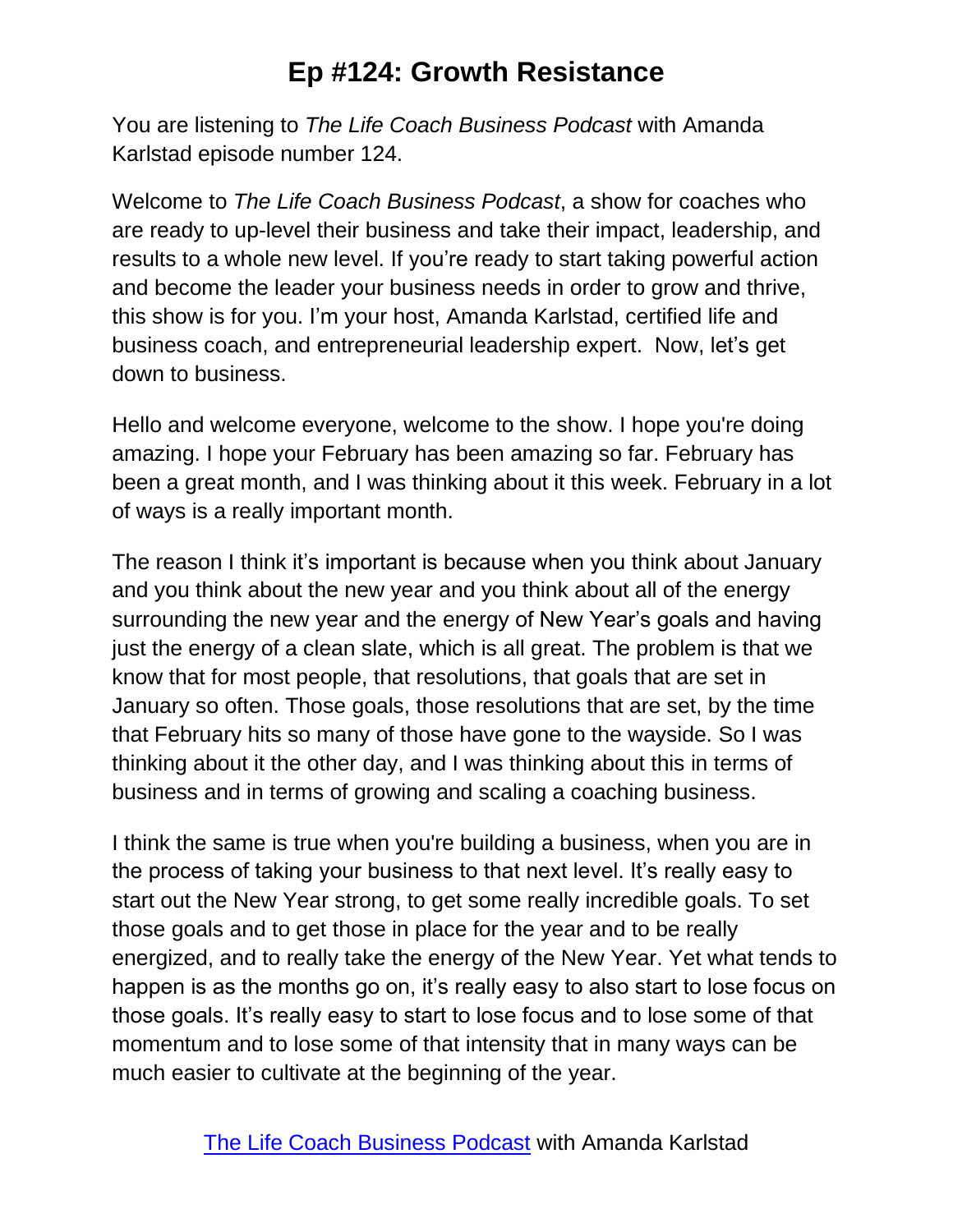So as I was thinking about this and I was thinking about February and where we're at right now coming off of the new year, I really do believe that February is important because it really speaks to your ability to keep that intensity, that focus. To be able to purposefully and intentionally be focused on your goals. To stay committed to those goals that you set at the beginning of the year. I think most importantly to also be building your capacity and your belief in those extraordinary goals that you've set.

So in many ways February is, I believe, just as important if not even more important than January because it's really in your ability to continue to move forward, to follow through on those extraordinary goals even after the energy of the new year has somewhat worn off.

So I want to challenge you right now to double down on whatever those goals are that you have. To really work and make a huge impact to really end February strong. Really look at where you might need to refocus or where you might need to shift in terms of your mindset. Look at the distractions, any of those bright shiny objects. See where you can make some important shifts.

So something I've been observing with my clients recently, so many of them are creating such massive momentum in their business. Many are literally having their best months ever in their businesses. Many have doubled their businesses in the last couple of months. Clients are creating \$40,000/\$50,000 months. Clients are in the middle of their biggest launches yet.

We have clients both in my High Level Mastermind and in my mastermind, which is my business accelerator program. Clients are launching new group programs. They're launching podcasts. They're hiring their first team members. Truly the momentum that is happen is really, really amazing.

So if you're in a place where you're ready to take your business to the next level, where you're really ready to play a much bigger game, I want to invite you if you're looking to scale your business this year and to take your business from six figures to multiple six figures and beyond, I want to invite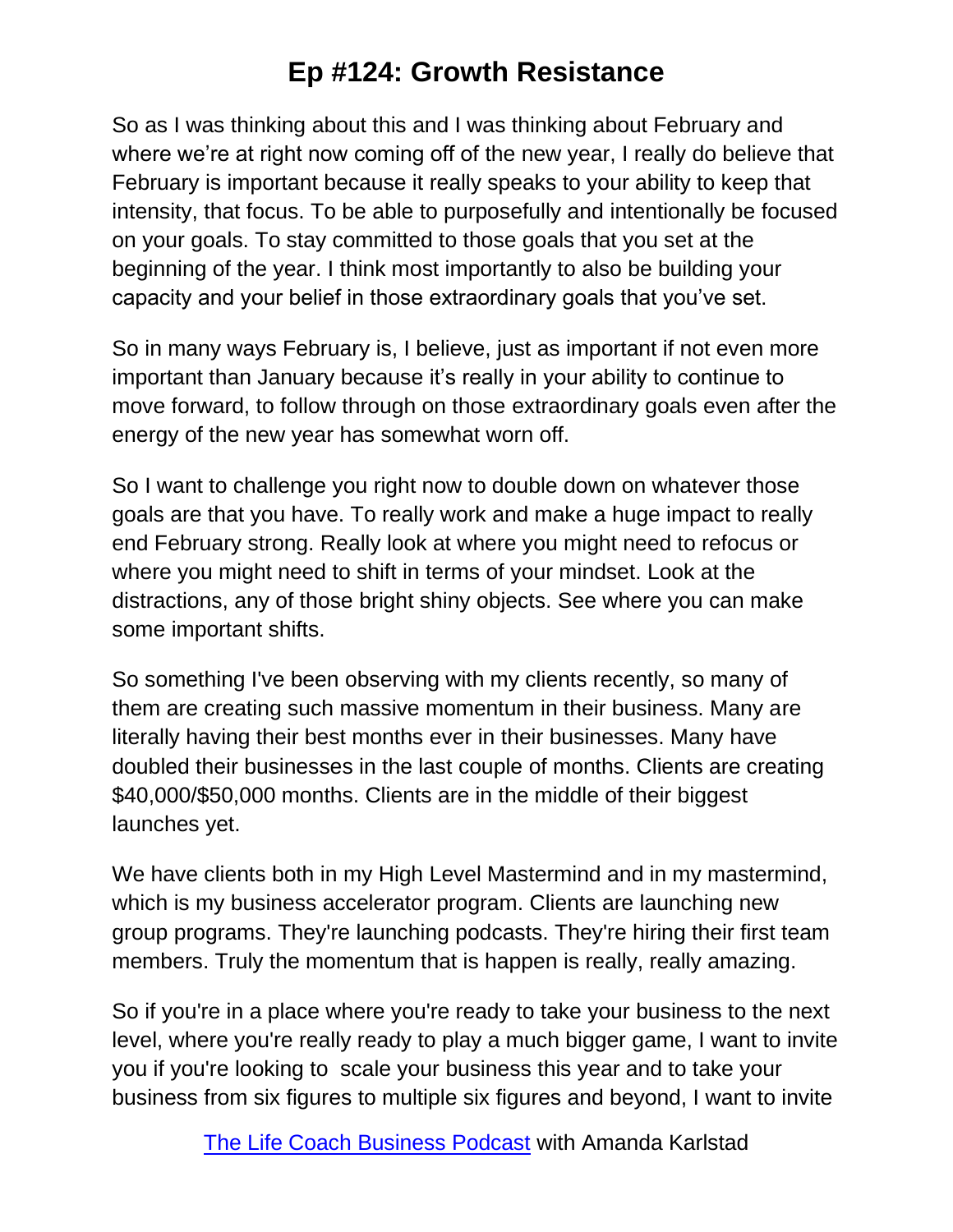you to apply to my High Level Mastermind. This is the program that I've developed that will take your business from wherever it is today and get you to that multiple six and eventually seven figures.

It's one of my personal goals this year to help as many coaches as I can cross that multiple six and seven figure mark. That's exactly what we're doing. It is so much fun and so exciting. So I really encourage you to join us if your business is at or trending towards that six figures or more in the High Level Mastermind.

There is limited space in this program because of the high level of support that's offered. So I highly recommend if this is something that you're interested in that you apply and come join us. We are finalizing details for our upcoming retreat in March. It is going to be so, so good.

I will say that if your business is not quite at that level yet where you're ready to scale, I want to also invite you to apply and join my business accelerator program. It's called the Mastermind. This is my six month business accelerator program for coaches who are ready to build to their first six figures in the most streamlined way possible.

This program is only open a couple of times a year. If you're ready to really go big in 2022, I also want to encourage you to apply as this is the program that will help you do that. So we're going to link up both applications in the show notes. You can also go to my website amandakarlstadcoaching.com, and you will be able to take the next step there. All right. Let's dive in.

Today I want to talk to you about a concept that I came up with recently that I am calling growth resistance. It's a concept that I created as I've been observing both in my clients who are experiencing tremendous growth in terms of revenue, in terms of clients. Also for clients who because of the nature of the process that I teach because I focus both on mindset and strategy in my program, it really does challenge them in so many new and different ways.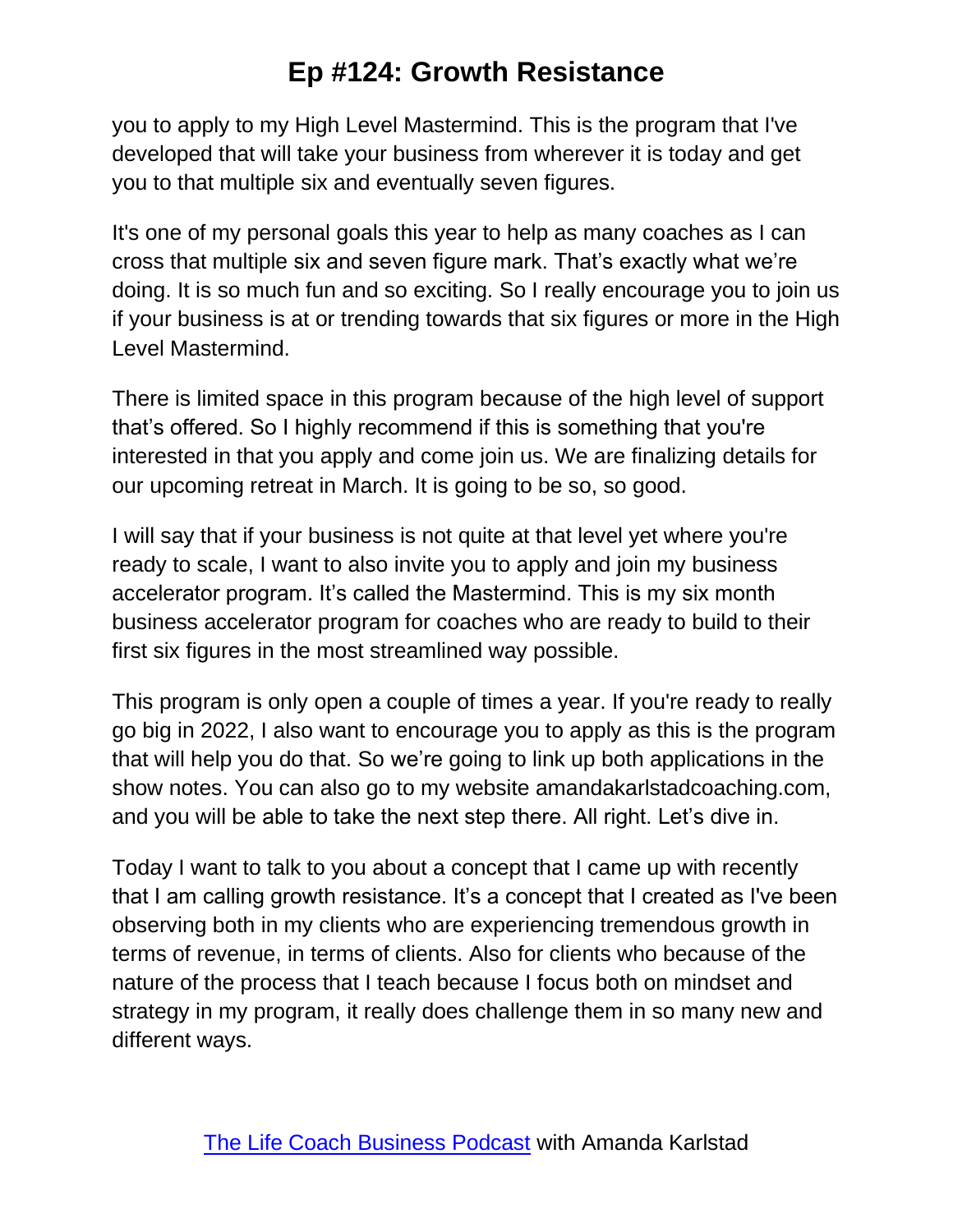I also see this in a lot of coaches in general as they move into new levels in their business. Really what tends to happen is in that process of going to new and different levels, the truth is that this is a process of growth. It's a process of growth because for so many, it's a new process, right. It's a new process to take your business from where you are to that next level, whatever that is for you.

Because it is different, because in most cases it's very uncomfortable especially, I will say, when you don't have the results yet. What tends to happen is that there's a level of resistance that starts to develop to the growth that's happening. I see this happen where there's what I'm calling growth resistance, which is many times in many cases it's the subconscious resistance to growth that so many coaches and so many entrepreneurs experience.

What happens is that as their business grows, there's a real identity shift that happens. That identity shift happens because as the business grows to these new and different levels, what happens is it requires a new way as a business owner a new way of being. It requires a new way of operating and a new way of functioning inside of the business.

For most coaches, this can be a very uncomfortable process. So I see this happen both for coaches that are starting out and launching their businesses for the first time. I also see this happen when coaches are scaling. So even after they've reached a certain level of success. They've probably already hit or are close to that six figure mark. They're really starting to take things to the next level.

The truth is that there is a continual up leveling that needs to happen. I've recently been observing this in some of my clients who are in this process who are taking their business to those next levels where there almost becomes this unconscious resistance to the growth that is happening.

It's interesting because the growth that happens in the business, having more clients and launching new programs, making more money, all of those things are truly what everyone wants. Everyone wants the external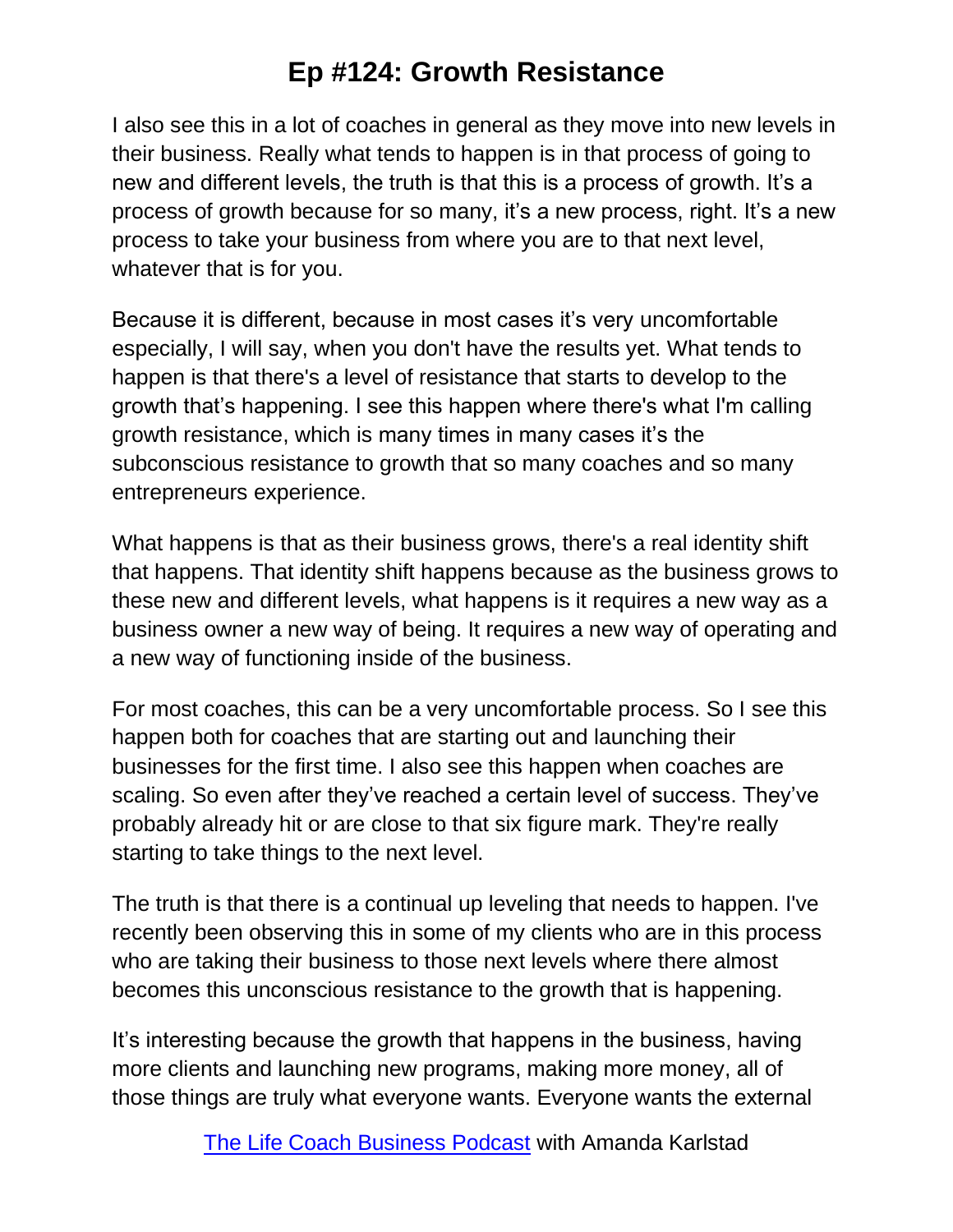growth that comes with taking the business to the next level, and that's totally fine. That's why we're here.

One of the challenges that tends to come up and I see so many go through is that there tends to be this subconscious resistance that starts to form. That I have observed that unless you're aware of it, it can really start to interfere with your growth, with you being able to take things to an even bigger level unless you have a high level of awareness to it. Unless you are actively working through it.

So I wanted to share this with you today because this is a lot of the work that I do with my clients is really taking a look at and addressing and coaching through this growth resistance that truthfully is really inevitable if you are on the journey if you are growing your business. If you're business is growing. Especially if you're scaling. These things do come up.

Recently I was observing a coach who was being coached. I was not coaching this person. I was observing this. This person was actually being coached by a colleague of mine. I was observing this coach who I think it was about her second year in business. She had had some good success in her business. She had grown her business to a level where she wanted to break through to that six figures. I think she had generated about \$85,000 in her business last year. So she was really ready to take things to the next level.

What was really present for her was that she was struggling number one with how to take things to the next level. She wasn't clear on what next steps to take in her business. She was also really caught up with the fact that she didn't cross the \$100K mark in 2021. The reason that she was really upset about this is because she had set out to do that. She felt like she had fallen short. So because of that, she was having all sorts of thoughts about her ability to now be able to create \$100,000 this year since she didn't hit her goal last year.

So as I was observing this person being coached and observing the narrative that she had around her goals, around her ability to be able to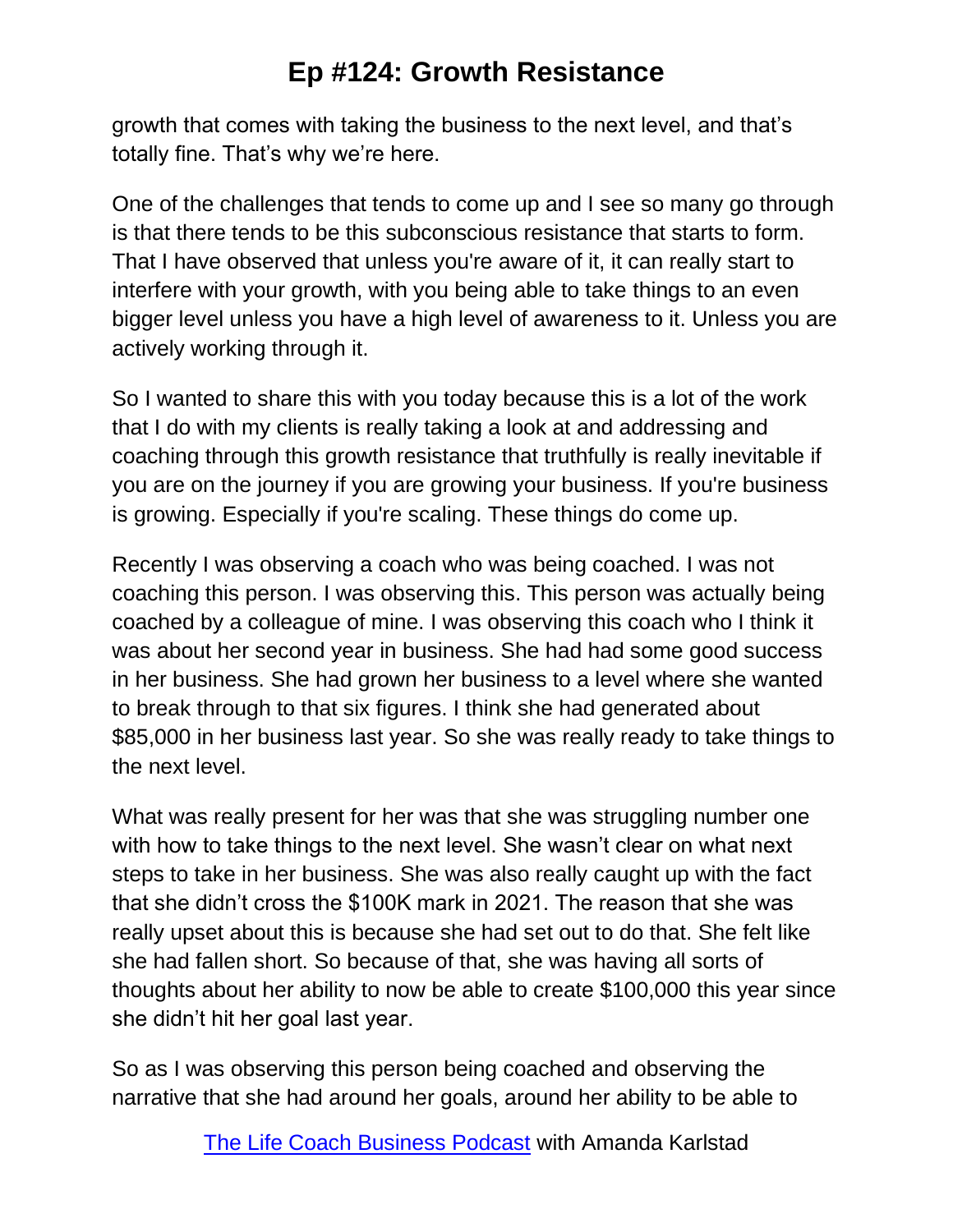take her business to the next level. To me, this was a perfect example of the growth resistance that comes into play. The growth resistance that comes into play in the form of confusion, in the form of different narratives, right. That aren't even true, but when you're in it, when you're experiencing the growth resistance, when you are going through that process yourself it feels as if it's true. It feels as if whatever that story is that it's actually factual.

The good news is that this is really just a form of growth resistance where it really is a situation that requires new levels of skills, where it requires new ways of thinking. Where it requires new ways of being and operating in the business that isn't about the narrative, that isn't about the story that so often I think so many coaches tend to believe.

So for me as I was observing her being coached and having a sense of where she was at in business, it was so clear to me what those next steps were for her, right. For her to really be able to take her business beyond that \$100K mark and really into multiple six figures. It was so clear. Because she's already created the level of results that she had created in her bs, I could see so clearly how she could easily double her results this year. I could also see exactly what was gonna hold her back and what was exactly in the way.

The truth is that if you are in this place where you're experiencing growth resistance like this coach, if you don't have a level of awareness to it, right, what happens is you will stay in that resistance. While it's possible to create results when you're in this place, the truth is to be able to really unlock things in the business. To really take things to that next level of growth and to unlock that next level of growth is about moving through this growth resistance. It's about working through that growth resistance that you're experiencing and allowing yourself to step into this next level and beyond.

So as I've been thinking about this concept, it's really one of the concepts that I think are so important, especially when you've experienced results in your business. Especially when you've reached certain milestones in your business, which for many of you is that first 100K.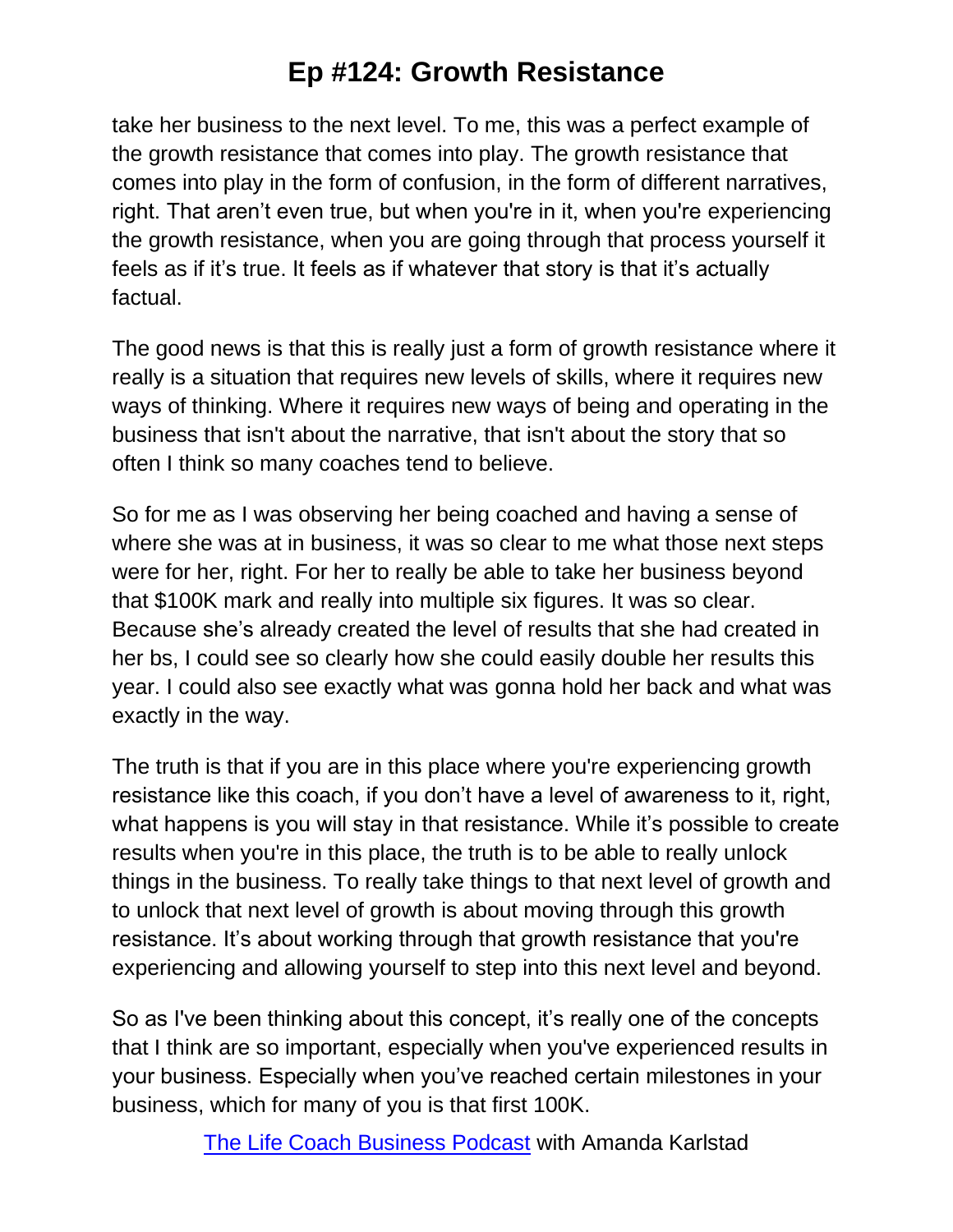The reason why is because when that happens, when you start out, typically when you start out your coaching business and when you're coaching clients on a one-on-one basis, the truth is that it's a pretty simple, it's a pretty straightforward way to do business, right. It's a pretty straightforward business model, and that's also one of the reasons I always recommend to clients that if they're starting out that they coach clients on a one-on-one basis. There's definitely so many byproducts of that that you gain through that process.

I will also say that there's definitely growth resistance that I observe that has to be overcome when you're building up your one-on-one practice, when you're launching your business, when you're putting yourself out into the world in a new way. There's a ton of growth resistance that you have to overcome when you're at that point in your business.

Once you've overcome that first level of growth resistance and you've been able to take your business. I'm just going to use the example of six figures because that's usually that first big benchmark. It's typically somewhere in that range.

What happens is then there becomes a whole new level of growth resistance that happens that really starts coming into play. So it might be, just like it was for this coach, in the form of confusion. It might be in the form of not finding or having a certain level of clarity in certain areas of the business. It might come in the form of you having a clear plan but also resisting the skill development, right, in being able to execute that plan in your business.

So for most people, the truth is that for most coaches coming into this world, they've never grown or scaled a business before, right. There's so many new skillsets that have to be learned. The online business world is full of all different ways on how to build a business, right? So with that there's all different types of skillsets that have to be learned, that have to be adopted. It doesn't feel good.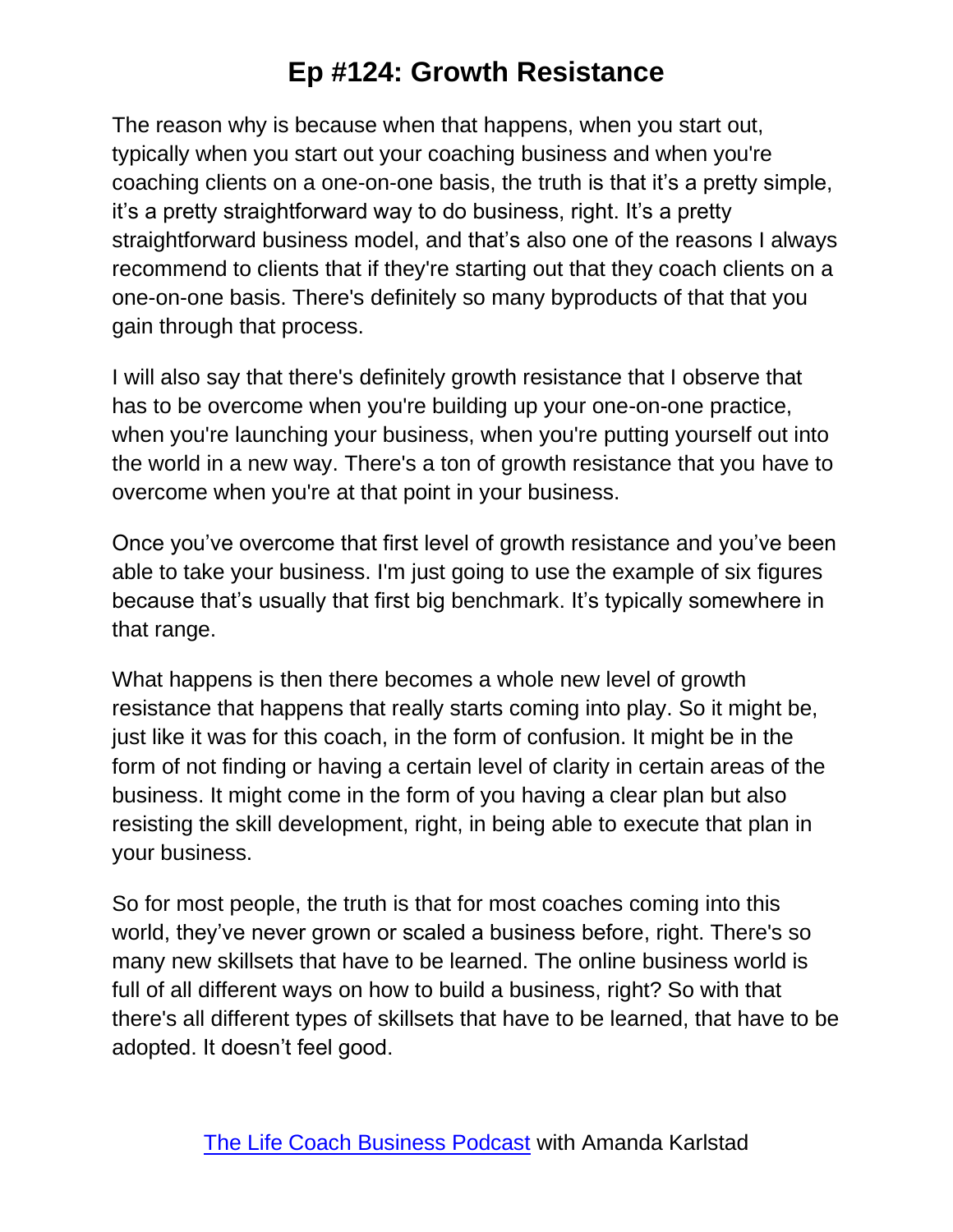What happens is that the brain starts to offer all sorts of narratives about what that means, right? About what that might mean if you're facing that. All of it I just want to tell you is the next level of growth resistance. It's not actually what the brain is offering to you that you want to believe is fact.

So it really doesn't matter what stage of business that you're currently in. What I want to offer to you with this is that no matter what you've experienced in the past, no matter where you've been able to bring your business, no matter where that is today, just know that experiencing this growth resistance is completely normal. Know that it's completely part of the process. Also know that in order to go to that next level that the growth resistance that you're experiencing, it's just part of the game.

Because as the business grows, you will be faced with new and different challenges that you've likely never experienced before. With these new and different challenges, it's going to require new and different things from you as the business owner. It's going to require new levels of skillsets, skillsets that the business needs in order to grow and thrive.

So in order to be able to be able to successful grow through these new levels, it really requires what I am calling a recalibration internally. It's going to require an external recalibration. It's going to require new and higher levels of thinking in the business. It's going to require a new and higher level of being in the business. It's going to require newer and higher levels of execution of strategy in the business.

I have to tell you all, usually none of this feels pleasant. In fact, most of it is probably going to feel very unpleasant. I want to offer you this. Think of it as building new muscle. When you think about building new muscle on your body whether that's in your arms, in your abs, your legs, wherever, there's going to be a process that you will go through. A process that requires lifting weights. A process that requires new levels of weights. A process that requires a new level of consistency, a new level of focus.

So the same is going to be true in your business just like when you're building new physical muscles. When you're in that process, there will be